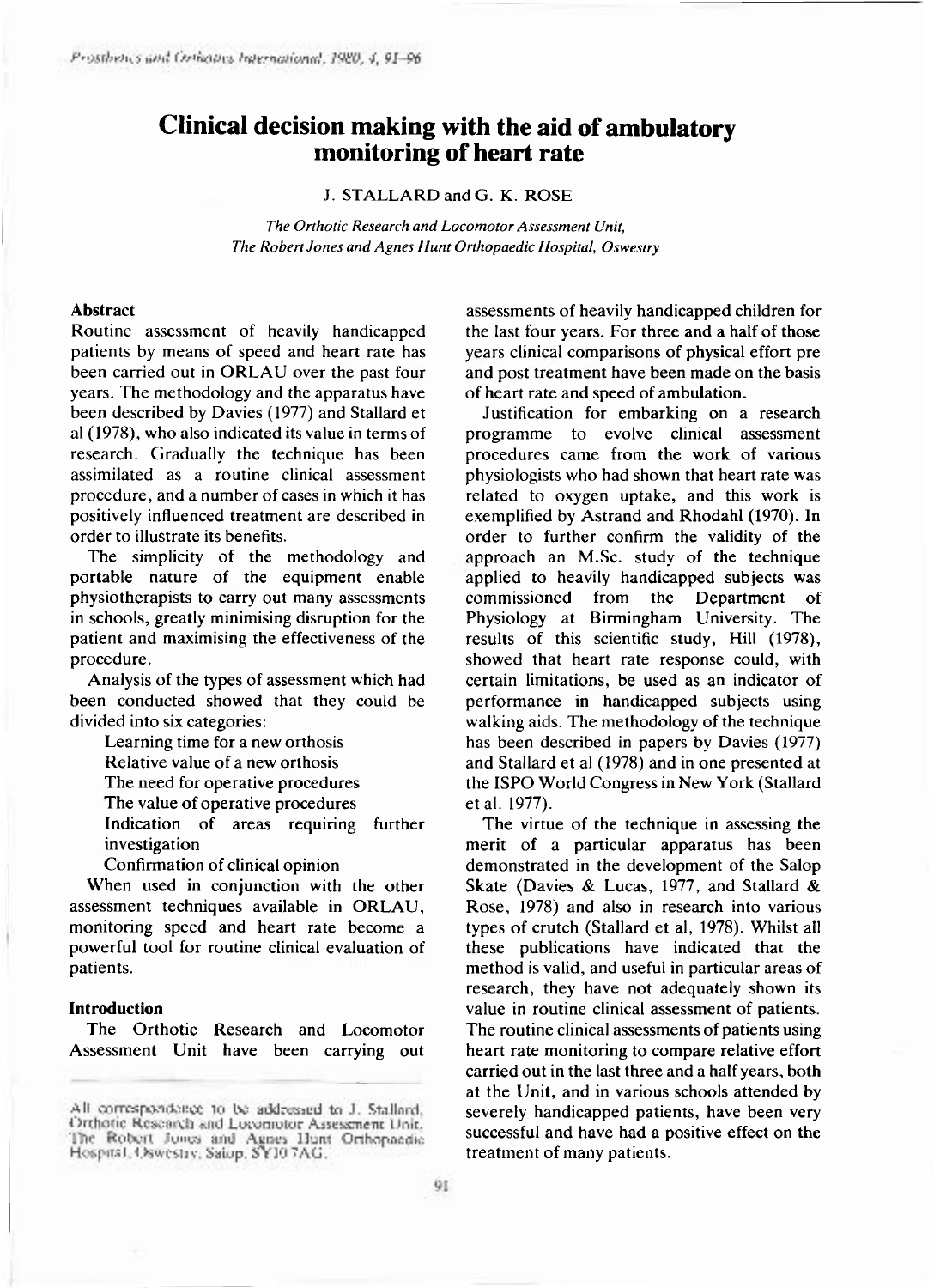#### **Clinical assessments**

Two standard test procedures have been devised for assessment of handicapped patients. The heavily handicapped are asked to walk 5 runs of 20 ft and are given one minute standing rest between each run. Heart rate is monitored throughout the trial and the rate at the end of each timed run noted. This enables the speed and heart rate of the series to be plotted against run numbers. Comparison of different trials gives a clear visual and quantitative indication of the change in both speed and heart rate, so that the effect of treatment is immediately apparent.

Less handicapped patients are asked to walk 80 ft runs continuously until they are tired or uncomfortable. The speed and heart rate are plotted against run number, and comparisons of different trials give an indication of the changes in speed, heart rate and endurance which have occurred.

Assessment in schools is made possible by the portable nature of the apparatus (Fig. 1).



Fig. 1. Portable heart rate telemetry equipment.

Physiotherapists can visit the schools, taking with them a small transmitter, receiver and pen recorder, and this has the twin advantage of minimising emotional disturbance and loss of academic activity. This is particularly important when a series of trials is necessary to establish that a patient has completed his "learning curve" and established a steady performance. An example of this was a patient  $(G.L.)$  for whom a hip guidance orthosis (hgo) (Farmer et al, 1976, and Rose, G. K. 1979) had been prescribed as an interim learning device, after which it was considered that he would graduate to KAFO's only. The change to KAFO's was monitored

carefully over a series of weekly assessments  $(Fig. 2)$ , starting with an initial assessment in hgo. When the patient's performance had reached a plateau, it could clearly be seen that he not only walked slower by  $20\%$  but that this slower speed was costing 10 bpm more heart rate. On this basis a clinical decision was taken to return him to hgo.



Fig. 2. Change from hgo to KAFO, (patient G.L.).

Most patients using hgo start by using a rollator as a walking aid. This is a cumbersome apparatus, but it does give patients a feeling of security. Whenever possible, patients are encouraged to use crutches and in cases where there is doubt as to their ability to cope, the learning process is regularly monitored in the school environment. A typical result of such an assessment is shown in Fig. 3. Initially an assessment with the patient using a rollator was taken. For comparison with this the "plateau" result at the end of the series is shown. From this it can be seen that speed had dropped, but that this was accompanied by a drop in heart rate. Although this was not a clear cut result in favour of one or the other, it did give sufficient

#### 92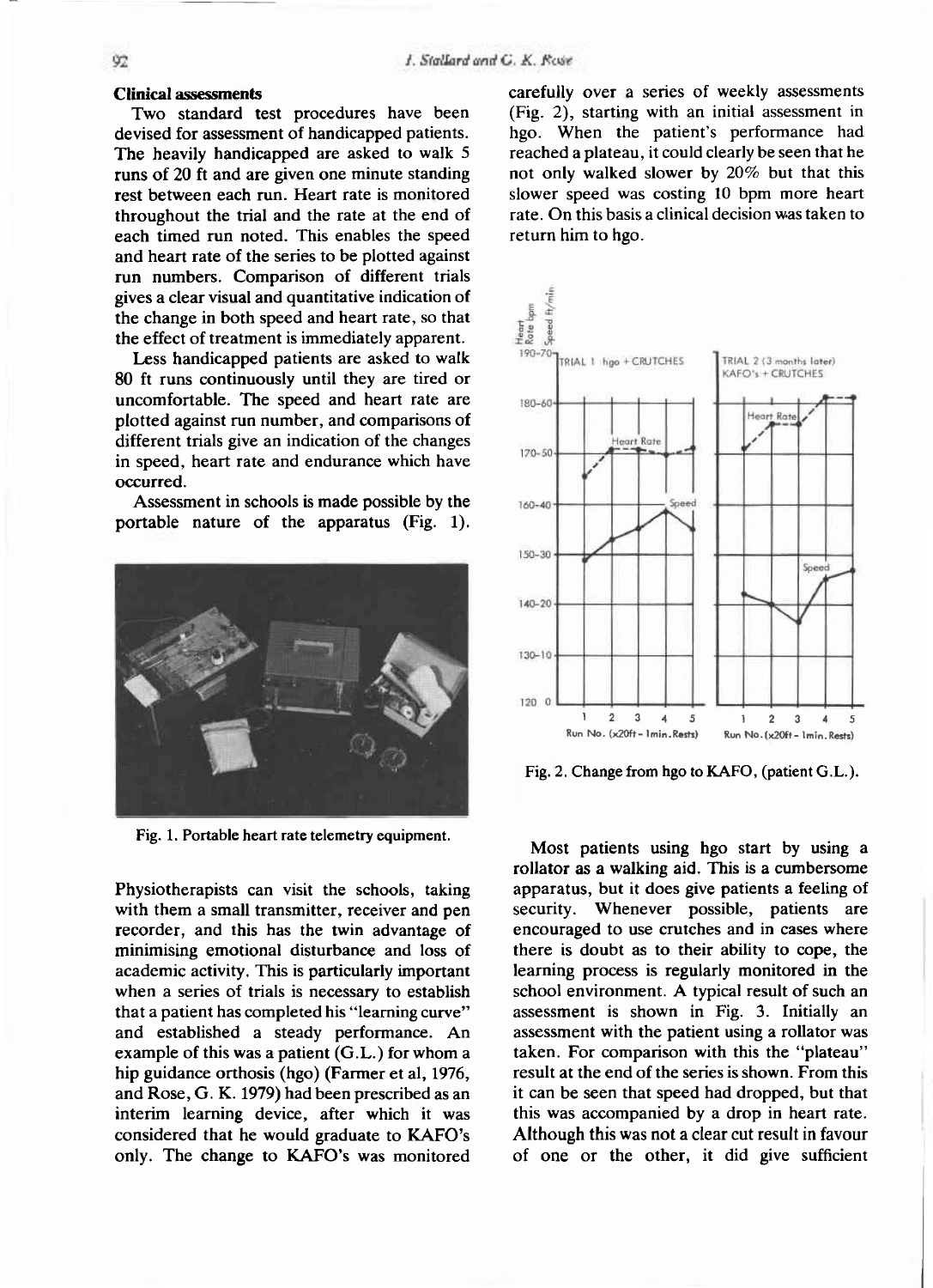indication that crutches were not significantly less efficient so that the convenience of crutches was worthwhile



**Fig. 3. Change from rollator to crutches (patient K.E.P.)** 

A replacement apparatus is monitored in schools whenever facilities for this are available, and the data is entered in patients' notes. This has benefits which cannot always be foreseen. A patient with excessive lordosis who used hgo was provided with a replacement hgo which ostensibly had the same specification. An eagleeyed physiotherapist spotted from her own routine assessment (encouraged by ORLAU Education Programmes) that the number of steps the patient was taking for 20 ft had increased, even though the times were virtually identical. Examination of the records showed that this was not detrimental since the patient's heart rate was also virtually identical. It transpired that a slightly smaller flexion angle on the hip range stop had been provided on the new device. The patient preferred the more upright posture provided by this flexion angle, and since it was seen not to be detrimental it was left as it was. Without proper assessment technique, the temptation would have been to adjust the apparatus to the original setting.

Although many routine assessments do take place in schools, it is also frequently necessary to carry out more searching investigations in the ORLAU gait laboratory at Oswestry, where a greater range of facilities and tests are available. Since this is situated within the hospital complex, pre-operative investigations are undertaken as are problems encountered within routine clinics. The improved facilities for function testing of patients include automatic timing, digital readout of heart rate and video recording in three orthogonal planes. In addition there is instrumentation available to monitor ground reaction forces, ambulatory EMG, foot-ground contact, under-sole pressure development and step pattern and timings. This range of instrumentation has enabled many clinical decisions affecting patient treatment, both operative and orthotic, to be taken on a much sounder basis. Heart rate monitoring is playing an increasingly important role in this sphere of activities.

Results from such assessments often have the effect of convincing not only the clinician, but also the patient and their guardians of the wisdom of a particular treatment. Just one example of this was a patient with spastic diplegia giving bilateral ankle instability. The girl  $(T.W.)$ had a low level of handicap and could walk with no orthoses or other apparatus. Her main problem appeared to be an inability to stand still. The patient was assessed using video recording of her gait pattern and monitoring of speed and heart rate over continuous 80 ft runs until she wished to stop because she was tired. Bilateral plastic below-knee fixed ankle orthoses (AFO's) were prescribed and a re-assessment carried out after she had used these for 6 months. From the visual record by video, no significant change in the gait pattern could be observed, other than an improvement in the patients ability to stand still. On that basis alone, there would have been a temptation for the patient to discard the apparatus. However, the assessment of ambulation by means of speed and heart rate (Fig. 4) showed that the orthoses gave a very considerable advantage in terms of function. Not only did the speed rise by 30 ft/min  $(15\%)$  for a concurrent drop in heart rate of 20 bpm, but the patient walked more than twice as far before she gave up because she was tired. With this information available, there was no question of the orthoses being discarded.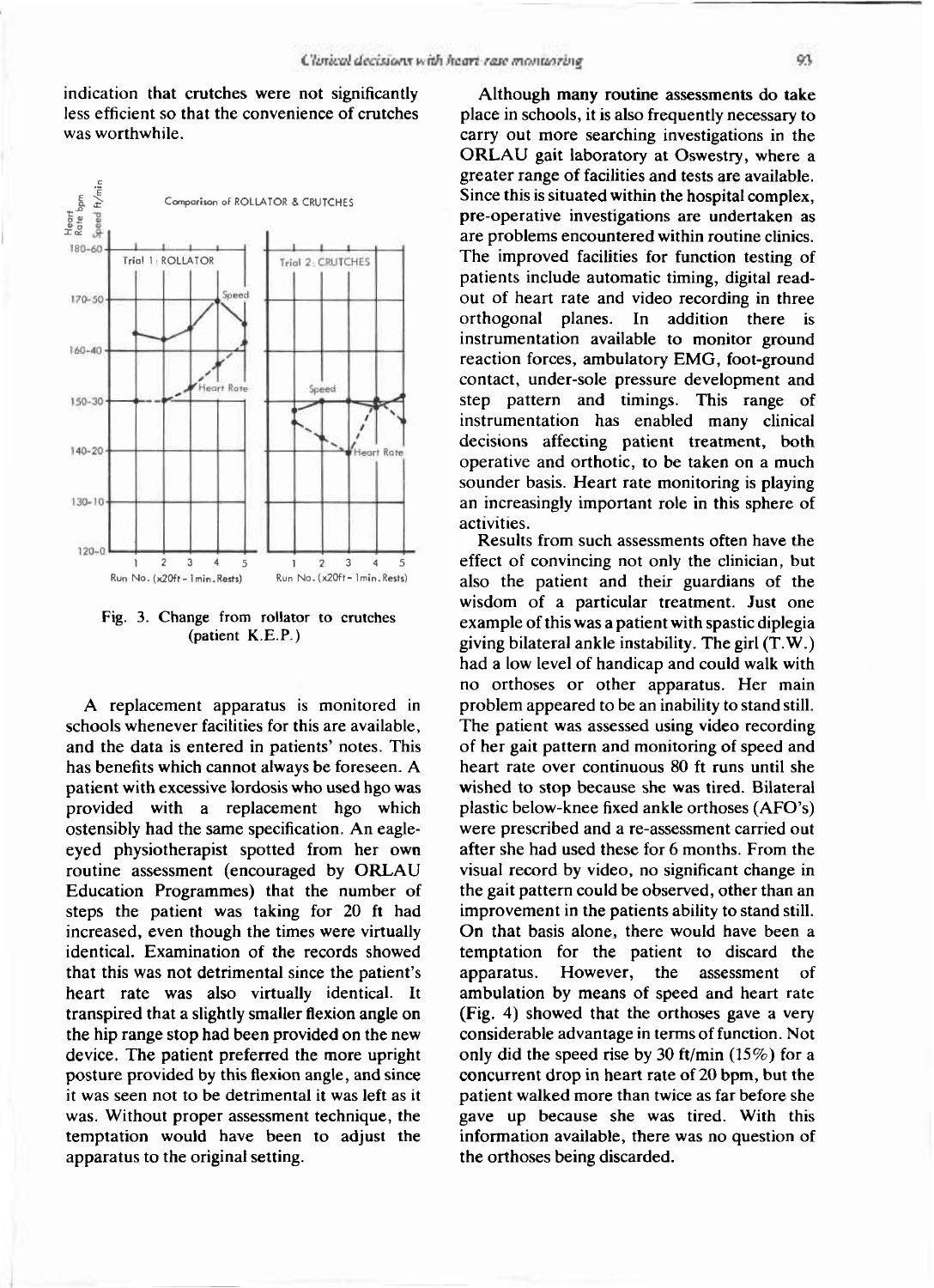

**Fig. 4. Adoption of AFO's (patient T.W.).** 

The results of assessments sometimes lead, in addition to influencing clinical decisions, to more searching investigations of a fundamental problem. Patients with progressive deterioration of motor power in the lower limbs, coupled with flexion deformities in knees and hips, present problems of treatment philosophy with regard to the orthotic treatment which should be used, and the timing of surgical intervention. One such patient (DB) refused surgery for straightening of the knees and hips, despite the increasing difficulty in maintaining her ambulatory status. She had been using plastic fixed ankle AFO's and the treatment adopted after refusal of surgery was bilateral long leg calipers (KAFO's) to stabilise the knees. These do have disadvantages in terms of increasing vertical movement of  $C$  of G, which ostensibly should lead to greater energy expenditure. In the case of this particular patient, greater instability also required the use of a walking stick. The advantage of KAFO's was clearly demonstrated by an assessment using  $5 \times 20$  ft runs with one minute rests (Fig. 5). Using AFO's the patients heart rate rose gradually throughout the trial to 152 bpm, with greater increases often occurring during the standing rest periods. However, when using

KAFO's the heart rate was contained at a steady level of 128 bpm for each 20 ft run and returned to approximately 110 bpm for each rest period. AFO's were clearly costing the patient an ever increasing effort merely to stand still, as indicated by the high heart rates during the standing rest period. Apart from confirming the wisdom of KAFO's for this patient, the assessment led to more fundamental research into the problems of such patients. A programme was undertaken to establish EMG activity in the lower limbs of such patients compared to normal and also a comparison of their C of G movements.

One of the most important functions of these assessment procedures is to monitor the effect of surgical treatment. It is particularly useful with C.P. patients, and the two following cases are typical examples of many such assessments.

A patient with good function, but with a bilateral internally rotated equinus deformity  $(L.M.)$  was anxious for a cosmetic improvement due to the considerable number of taunts suffered at the hands of his peers. Bilateral derotation osteosomy with elongation of the tendo Achilles was carried out. The effect of this was to markedly diminish the patients speed coupled with a lower heart rate when monitored on continuous 80 ft runs. There was no significant



**Fig.** 5. **Comparison of AFO's to KAFO's (patient D.B.).**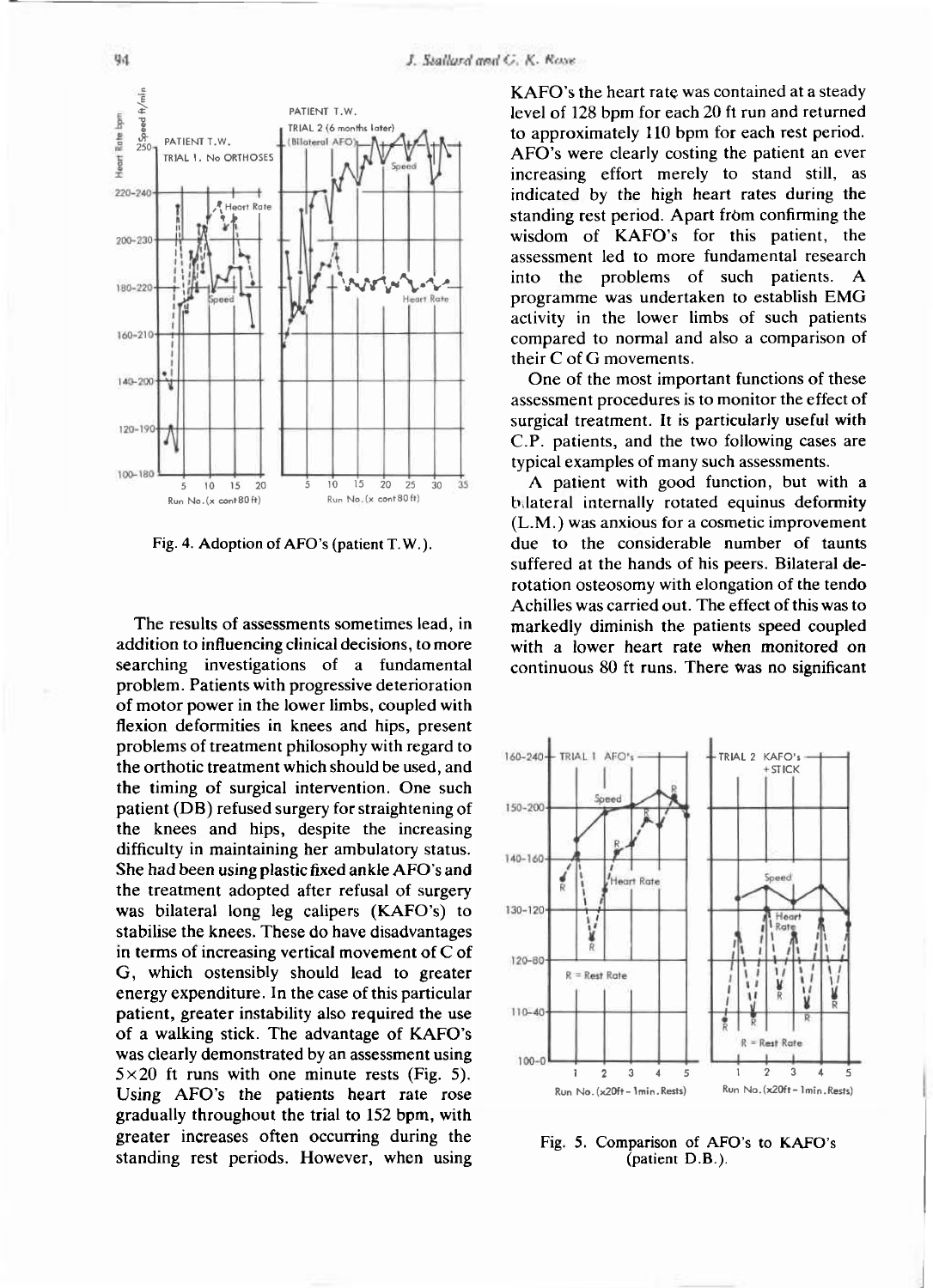change in endurance, the patient managing a high number with no significant difference pre and post operatively. The improvement in the appearance of his gait was greatly appreciated by the patient, and in his view this more than outweighed the disadvantage of the lower speed, particularly in view of the reduced heart rate which indicated that efficiency had not been markedly affected.

A patient  $(D.J.)$  was referred to the unit for assessment prior to bilateral elongation of the tendo Achilles. This showed that he had very good ambulation function (high speeds for low heart rates) suggesting that little more than a cosmetic improvement could be expected. The treatment was undertaken on that basis and post operative assessment showed that function had not been impaired in any way, with speeds and heart rates for the continuous 80 ft runs assessment being virtually identical some 6 months after the completion of operative procedures. Visual recording by video did show that a significant change in gait had been achieved, the equinus deformities which had previously given a bilateral toe strike being transformed to the extent that heel strike was achieved on one side with a foot flat strike on the opposite side.

A further advantage of heart rate monitoring which has shown up during the assessment of heavily handicapped patients using a new device has been the indication of a lack of effort from the patient. This has been valuable in determining the course of treatment. An example of this occurred with an adolescent patient (L.H.) for whom the Salop Skate, (Davies & Lucas, 1977, and Stallard & Rose, 1978) a device which eases 'drag-to' gait, was prescribed. Initially trials had indicated that speed was increased by  $50\%$  with a reduction in heart rate of  $10-15$  bpm. At a 3 month follow-up assessment during a holiday from the patient's residential school, the device had ostensibly become much less effective. Speeds compared to 'drag-to' gait were lower with an apparently greater effort for the patient. However, when heart rate results were analysed (at that time they had to be calculated from ECG recordings) it could be seen that they were comparatively low. Further questioning of the patient showed that an antipathy to the device had developed, due probably to its strange appearance arousing comment from peers at school. Without the

information from the heart rate results this would probably not have been discovered, because the patient was clearly worried about the reaction her antipathy was likely to arouse in the therapists. Naturally, the device was immediately discarded without further trials which would have caused unnecessary distress to the patient.

Confirmation of an impression gained from clinical examination is a further valuable asset of function assessment using heart rate. A spina bifida patient with diminished motor power in the lower limbs (I.P.) was routinely examined, when it was considered that deterioration had occurred during the 12 months since her previous full examination and functional assessment. Because a routine assessment had been carried out, this opinion could be tested. When this was done the clinical opinion was confirmed (Fig.  $6$ ). Speed had dropped by approximately 70% for the same heart rate, and only three quarters of the original distance was covered.



**Fig. 6. (I.P.) Confirmation of clinical opinion (patient I.P.)**